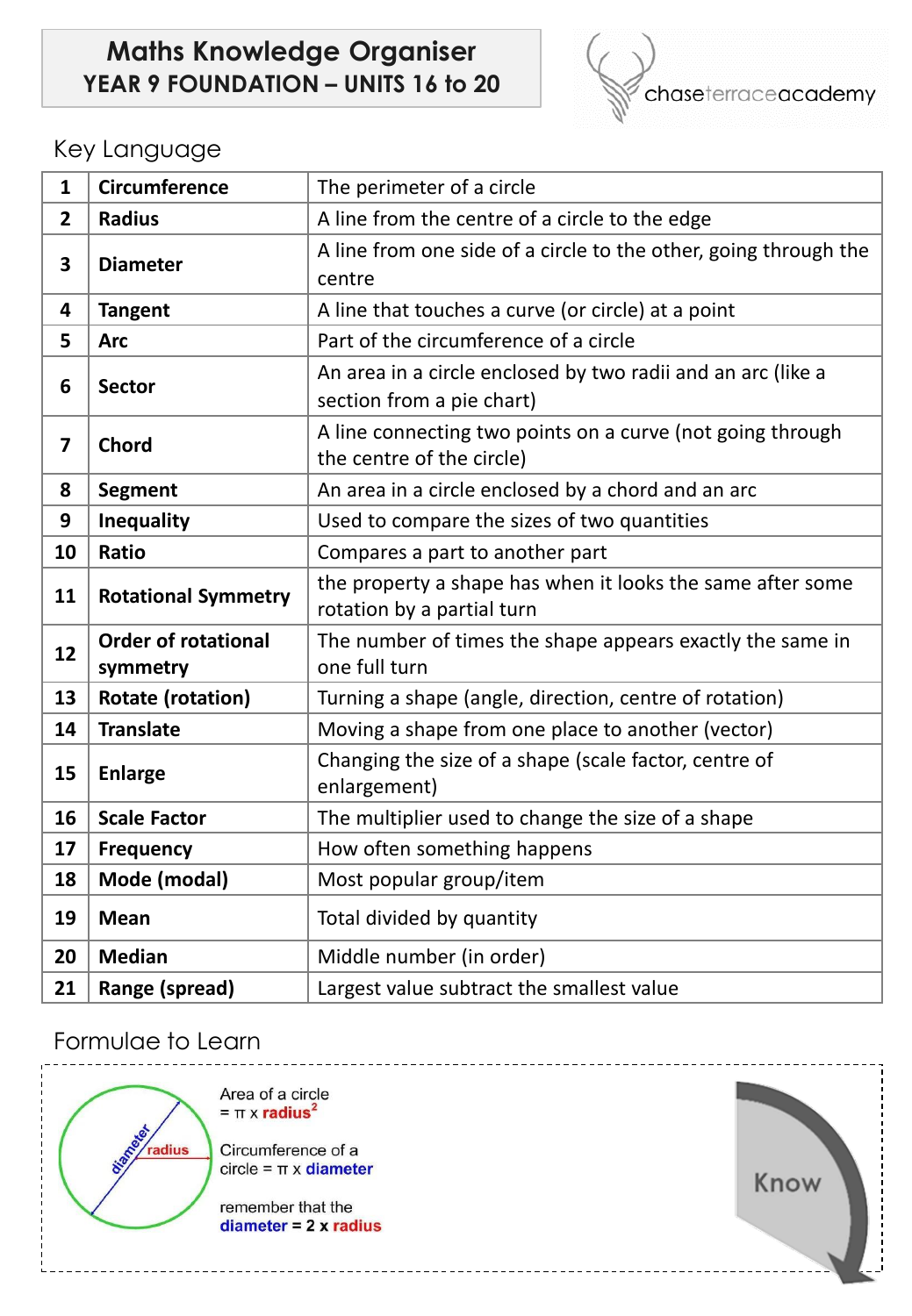### More to Learn





Notes Section: